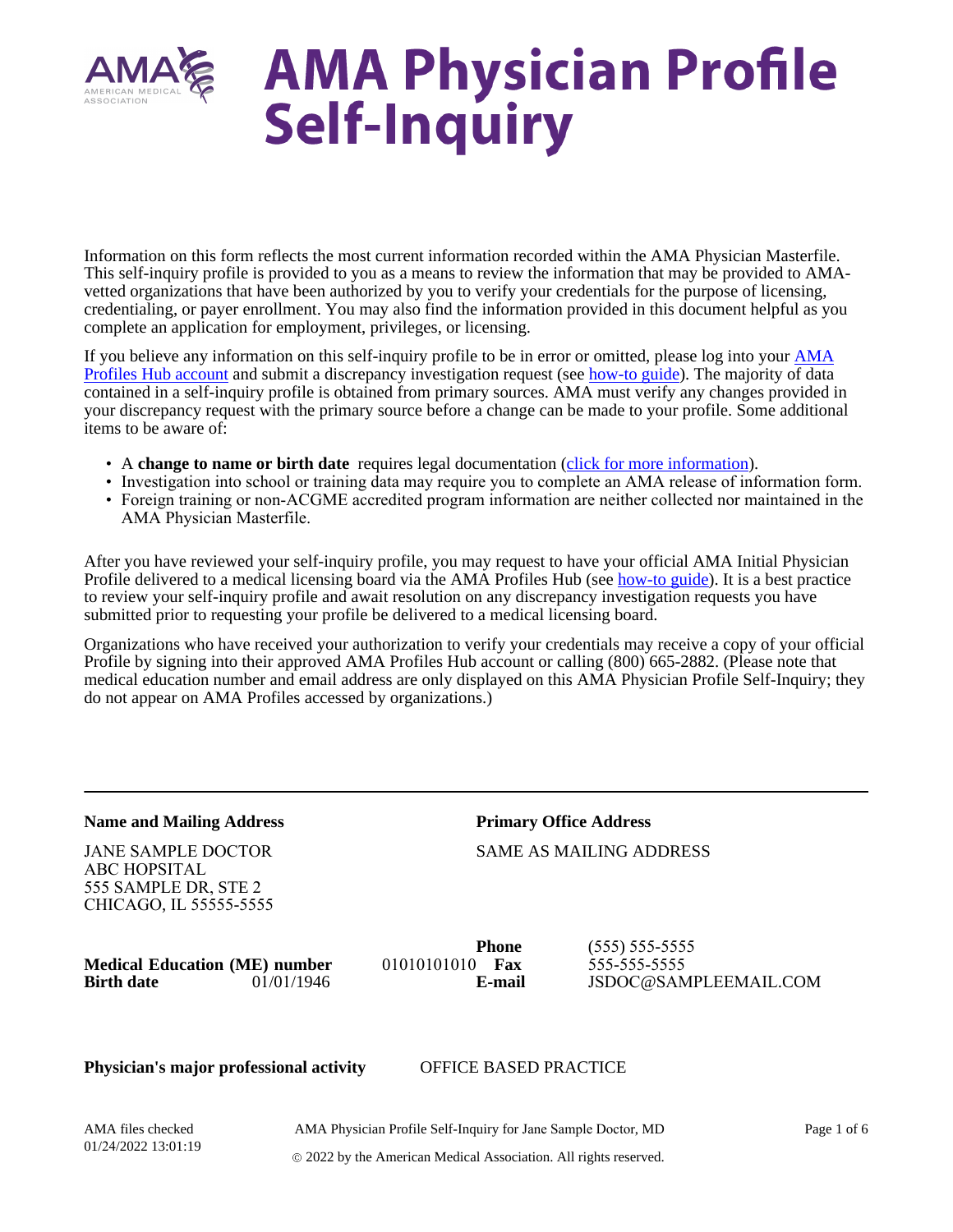

#### **Self-designated practice specialty GENERAL SURGERY (primary)**

## OBSTETRICS & GYNECOLOGY (secondary)

*Self-designated practice specialties (SDPS) listed on the AMA Physician Profile do not imply recognition or endorsement of any field of medical practice by the Association nor does it imply verification by a member board of the American Board of Medical Specialties (ABMS) or that the physician has been trained or has special competence to practice the SDPS.*

**AMA membership status** MEMBER

All information from this point forward is provided by the primary source

| <b>Current and/or historical NPI information</b> |            |          |                                                                                    |          |                              |  |  |  |  |
|--------------------------------------------------|------------|----------|------------------------------------------------------------------------------------|----------|------------------------------|--|--|--|--|
| Identifier (NPI)                                 |            |          | National Provider Enumeration Date Deactivation Date Reactivation Date Replacement | Number   | <b>Last Reported</b><br>Date |  |  |  |  |
| 1010101010                                       | 04/25/2006 | NOT RPTD | NOT RPTD                                                                           | NOT RPTD | 10/17/2021                   |  |  |  |  |

#### **Current and/or historical medical school**

UNIVERSITY OF XYZ SCHOOL OF MEDICINE

Degree Awarded: YES Degree Year: 1974

#### **Current and/or historical post graduate medical training programs accredited by the Accreditation Council for Graduate Medical Education (ACGME)**

*Beginning with the 2010 cycle of the National GME Census, post-graduate training segments will include the name of the program attended in addition to the sponsoring institution. Program-level information prior to 2010 will not be available for reporting. Future training dates, as reported by the program, should be interpreted as "in progress" or "current" with the projected date of completion.*

*Beginning with the 2016/2017 cycle of the National GME Census post-graduate training segments will include a training type of specialty (residency) or subspecialty (fellowship). Training types for programs reported prior to 2016 will not include this designation.*

AMA files checked 01/24/2022 13:01:19

AMA Physician Profile Self-Inquiry for Jane Sample Doctor, MD 2022 by the American Medical Association. All rights reserved.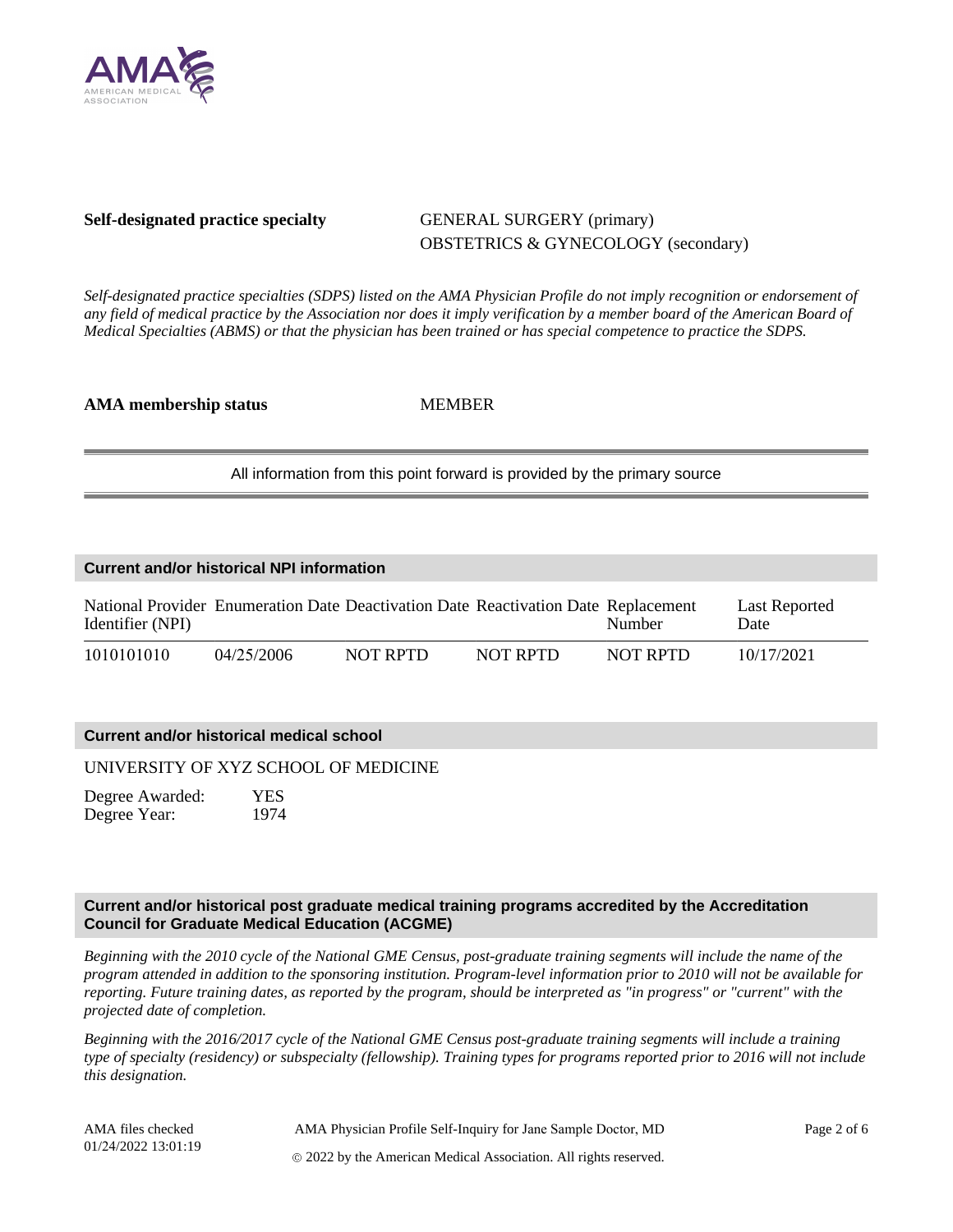

*Post-graduate training performed at accredited osteopathic institutions or in Canada are updated on the AMA Physician Masterfile only upon verification by the program. US licensing authorities accept graduate medical education from both entities as equivalent to training performed in a US program accredited by ACGME.*

*If a segment below is indicated as "being re-verified", it typically means that the physician is a current resident and the AMA is confirming with the residency program that the physician is still enrolled - this standard process occurs on an annual basis.*

| <b>Sponsoring Institution:</b><br><b>Sponsoring State:</b><br><b>Specialty:</b><br><b>Training Type:</b> | UNIVERSITY OF XYZ HOSPITAL<br><b>ILLINOIS</b><br><b>OBSTETRICS &amp; GYNECOLOGY</b> |
|----------------------------------------------------------------------------------------------------------|-------------------------------------------------------------------------------------|
| Dates:                                                                                                   | 7/1976 - 6/1979 (Verified)                                                          |
| <b>Sponsoring Institution:</b><br><b>Sponsoring State:</b><br><b>Specialty:</b>                          | UNIVERSITY OF LMN HOSPITAL<br><b>ILLINOIS</b><br><b>OBSTETRICS &amp; GYNECOLOGY</b> |
| <b>Training Type:</b><br>Dates:                                                                          | $6/1975 - 6/1976$ (Verified)                                                        |

#### **NATIONAL BOARD OF MEDICAL EXAMINERS (NBME) CERTIFICATION YEAR: MD: 1976**

#### **Specialty Board Certification**

*Specialty Board Certification(s) by one or more of the 24 boards recognized by the American Board of Medical Specialties (ABMS) and the American Medical Association (AMA) through the Liaison Committee on Specialty Boards, as reported by the ABMS:*

*The AMA Physician Profile has been designated by the ABMS as an Official ABMS Display Agent of Member Board Certification data. Therefore, the ABMS Board Certification information on the AMA Physician Profile is considered a designated equivalent source in regard to credentialing standards set forth by Joint Commission. The AMA is also an NCQAapproved source for verification of medical school, postgraduate medical training, ABMS Board certification, and Federal DEA registration.*

| Certifying board: | AMERICAN BOARD OF OBSTETRICS AND GYNECOLOGY |
|-------------------|---------------------------------------------|
| Certificate:      | FEMALE PELVIC MEDICINE AND REC              |
| Certificate type: | SUB-SPECIALTY                               |

| Duration                      | <b>Status</b> | Effective<br>Date | Expiration<br>Date | Reverify<br>Date | Occurrence | Last<br>Reported | Participating<br>in MOC |
|-------------------------------|---------------|-------------------|--------------------|------------------|------------|------------------|-------------------------|
| <b>TIME</b><br><b>LIMITED</b> | Active        | 12/31/2021        | 12/31/2022         |                  | RE-CERT    | 10/05/2021       | $\mathbf{Y}$            |
| <b>TIME</b><br>LIMITED        | Active        | 12/31/2020        | 12/31/2021         |                  | RE-CERT    | 10/05/2021       |                         |

2022 by the American Medical Association. All rights reserved.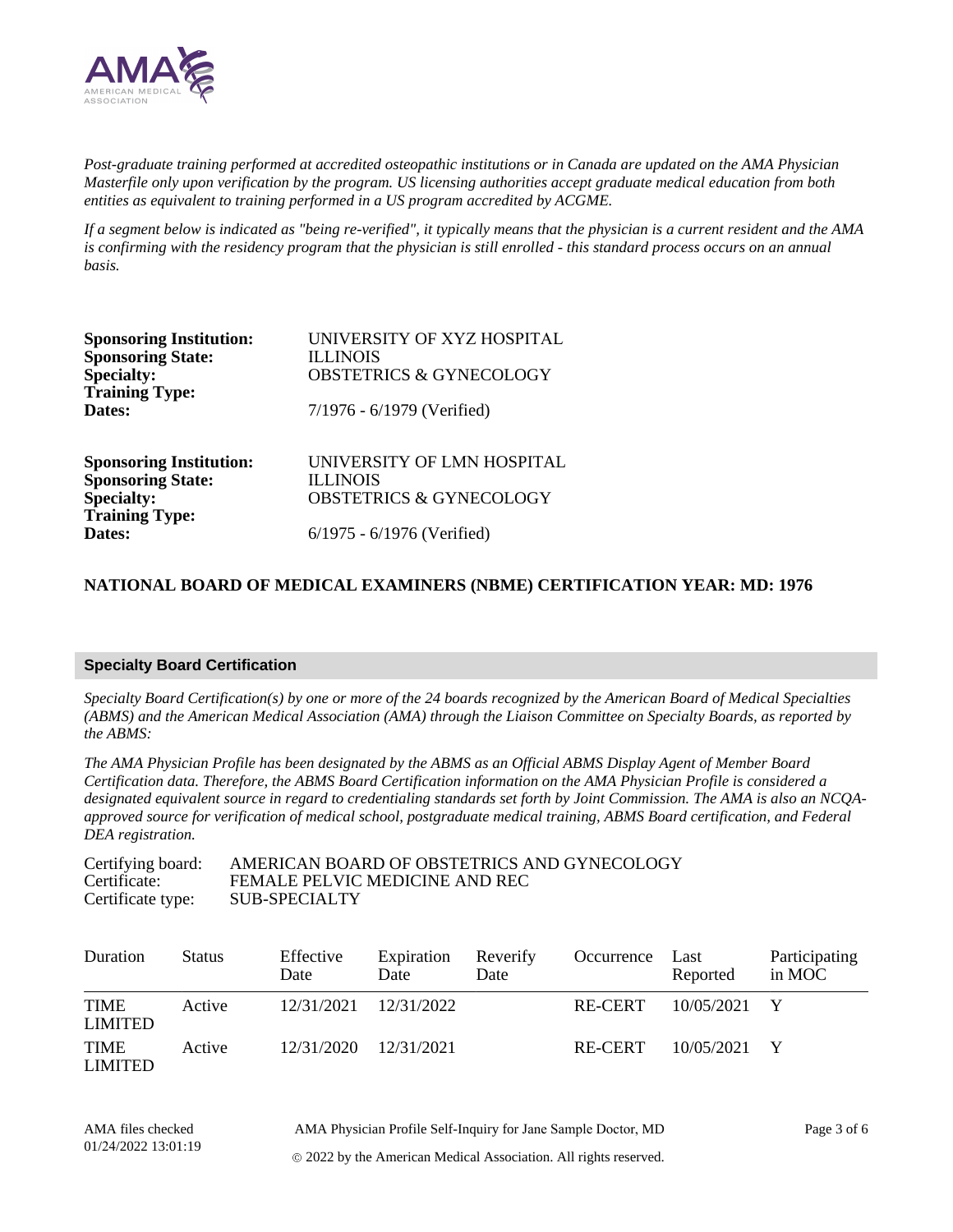

| Duration                                                         | <b>Status</b> | Effective<br>Date | Expiration<br>Date | Reverify<br>Date | Occurrence     | Last<br>Reported | Participating<br>in MOC |  |
|------------------------------------------------------------------|---------------|-------------------|--------------------|------------------|----------------|------------------|-------------------------|--|
| <b>TIME</b><br><b>LIMITED</b>                                    | Expired       | 12/31/2019        | 12/31/2020         |                  | RE-CERT        | 10/05/2021       | Y                       |  |
| <b>TIME</b><br><b>LIMITED</b>                                    | Expired       | 12/31/2018        | 12/31/2019         |                  | <b>RE-CERT</b> | 10/05/2021       | Y                       |  |
| <b>TIME</b><br><b>LIMITED</b>                                    | Expired       | 12/31/2017        | 12/31/2018         |                  | <b>RE-CERT</b> | 10/05/2021       | Y                       |  |
| <b>TIME</b><br><b>LIMITED</b>                                    | Expired       | 12/31/2016        | 12/31/2017         |                  | <b>RE-CERT</b> | 10/05/2021       | Y                       |  |
| <b>TIME</b><br><b>LIMITED</b>                                    | Expired       | 12/31/2015        | 12/31/2016         |                  | <b>RE-CERT</b> | 10/05/2021       | Y                       |  |
| <b>TIME</b><br><b>LIMITED</b>                                    | Expired       | 12/31/2014        | 12/31/2015         |                  | RE-CERT        | 10/05/2021       | Y                       |  |
| <b>TIME</b><br>LIMITED                                           | Expired       | 06/21/2013        | 12/31/2014         |                  | <b>INITIAL</b> | 10/05/2021       | Y                       |  |
| AMERICAN BOARD OF OBSTETRICS AND GYNECOLOGY<br>Certifying board: |               |                   |                    |                  |                |                  |                         |  |

Certificate type:

Certificate: OBSTETRICS & GYNECOLOGY<br>Certificate type: GENERAL

| Duration        | <b>Status</b> | Effective<br>Date | Expiration<br>Date | Reverify<br>Date | Occurrence     | Last<br>Reported | Participating<br>in MOC |
|-----------------|---------------|-------------------|--------------------|------------------|----------------|------------------|-------------------------|
| <b>LIFETIME</b> | Active        | 12/31/2019        |                    |                  | <b>RE-CERT</b> | 10/05/2021       | $\mathbf Y$             |
| <b>LIFETIME</b> | Active        | 12/31/2018        |                    |                  | <b>RE-CERT</b> | 10/05/2021       | $\mathbf{Y}$            |
| <b>LIFETIME</b> | Active        | 12/31/2017        |                    |                  | <b>RE-CERT</b> | 10/05/2021       | $\mathbf Y$             |
| <b>LIFETIME</b> | Active        | 12/31/2016        |                    |                  | <b>RE-CERT</b> | 10/05/2021       | $\mathbf Y$             |
| <b>LIFETIME</b> | Active        | 12/31/2015        |                    |                  | <b>RE-CERT</b> | 10/05/2021       | $\mathbf{Y}$            |
| <b>LIFETIME</b> | Active        | 12/31/2014        |                    |                  | <b>RE-CERT</b> | 10/05/2021       | Y                       |
| <b>LIFETIME</b> | Active        | 01/01/1981        |                    |                  | <b>INITIAL</b> | 10/05/2021       | $\mathbf Y$             |

*For certification dates, a default value of "01" appears in the day or month field if data were not provided to AMA. Please contact the appropriate specialty board directly for this information.*

*This information is proprietary data maintained in a copyrighted database compilation owned by the American Board of Medical Specialties (ABMS). Copyright 2022 American Board of Medical Specialties. All right reserved.*

| Current and/or historical medical licensure |            |             |            |            |                                           |     |      |                  |                 |
|---------------------------------------------|------------|-------------|------------|------------|-------------------------------------------|-----|------|------------------|-----------------|
| License Number                              | MD/<br>DO. | Locale Date | Granted    | Date       | Expiration Renewal Status License<br>Date |     | Type | Last<br>Reported | Name on License |
| SAMPL789                                    | MD.        | Н.          | 03/23/1976 | 12/31/2021 |                                           | ACT | UNL  | 07/14/2021       | Jane S. Doctor  |

AMA files checked 01/24/2022 13:01:19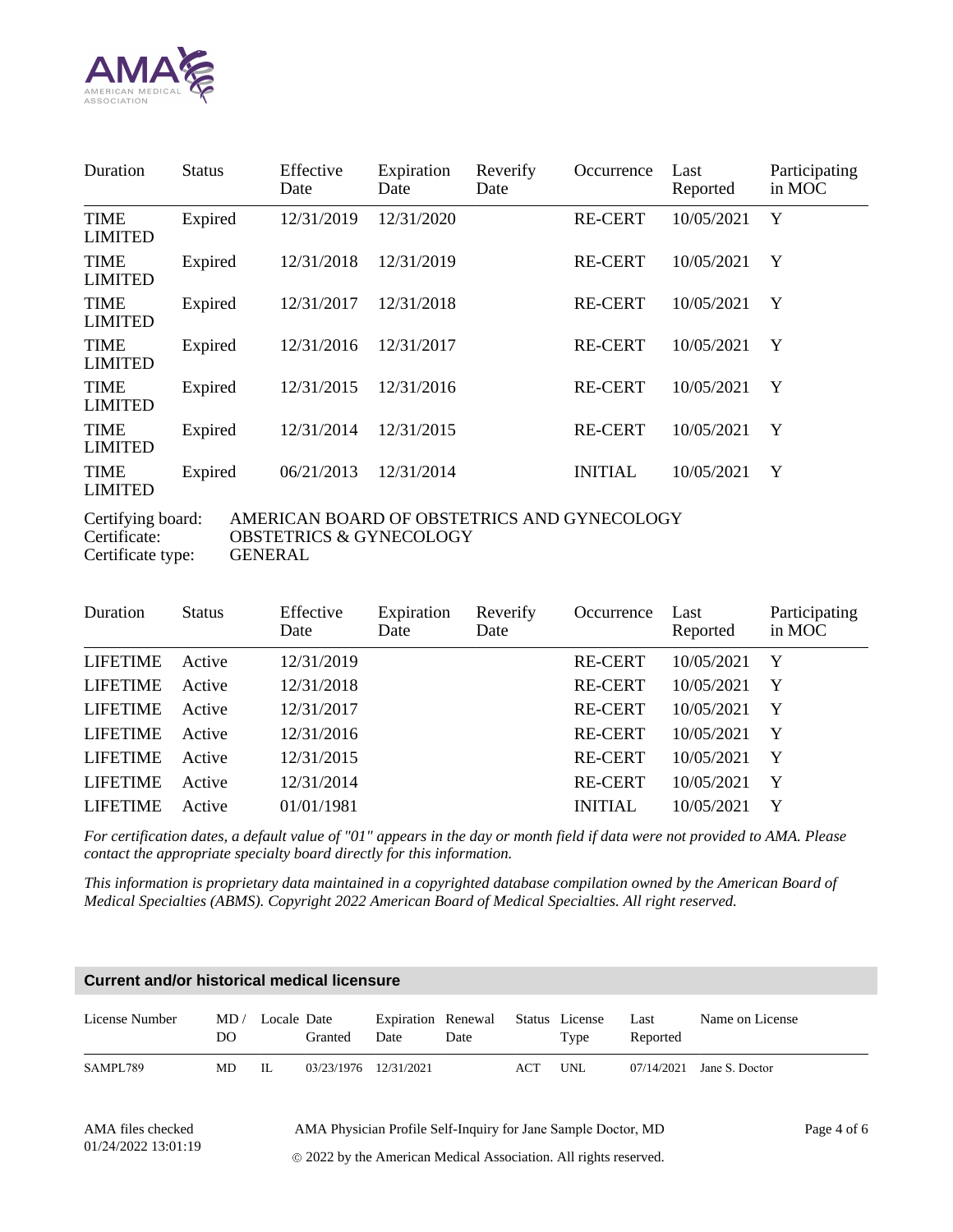

*Abbreviation key: ACT = Active, DEN = Denied, INA = Inactive, LIM = Limited, NRT = Not reported, RES = Resident, TEM = Temporary, UNK = Unknown, UNL = Unlimited*

#### **Action Notifications**

To date, there have been no actions reported to the AMA by any US state licensing agency.

To date, there have been no Medicare/Medicaid sanctions reported to the AMA by the Department of Health and Human Services.

To date, there have been no federal sanctions reported to the AMA by any branch of the US military, the Veteran's Administration or the US Department of Justice.

#### **U.S. Drug Enforcement Administration (DEA)**

| <b>DEA</b><br>Number* | <b>Business</b><br>Activity† | Drug<br>Schedule     | Activity | Expiration Payment Last<br>Date | Indicator | Reported   | Address                                                   |
|-----------------------|------------------------------|----------------------|----------|---------------------------------|-----------|------------|-----------------------------------------------------------|
| ------485             | $C-4$                        | $22N$ 33N 4 5 Active |          | 10/31/2022                      |           | 12/31/2021 | ABC Hospital<br>555 Sample Dr, Ste 2<br>Chicago, IL 55555 |

#### *\* Only the last three characters of DEA numbers are displayed*

*† The Business Activity code and subcode provide additional detail about the physician. For instance, Business Activity codesubcode combinations C-1, C-4, C-5, C-6, C-9, C-A, C-B, C-C, and C-D indicate the physician holds a DEA DATA waiver. [Learn more](https://amacredentialingservices.org/sites/default/files/2021-09/Link_in_Profile_DEA_Section.pdf) about Business Activity code-subcode combinations.*

*Many states require their own controlled substances registration/license. Please check with your state licensing authority for requirement information as the AMA does not maintain this information.*

#### **ECFMG Certfication**

#### Applicant Number:

*The Educational Commission for Foreign Medical Graduates (ECFMG) applicant identification number does not imply current ECFMG certification status. To verify ECFMG status, contact the ECFMG Certification Verification Service online at<https://cvsonline2.ecfmg.org/>*

#### **Profile Information**

The content of the AMA Physician Profile is intended to assist with credentialing. An organization's appropriate use of the data contained in the AMA Physician Masterfile meets selected primary source verification

AMA files checked 01/24/2022 13:01:19

AMA Physician Profile Self-Inquiry for Jane Sample Doctor, MD 2022 by the American Medical Association. All rights reserved.